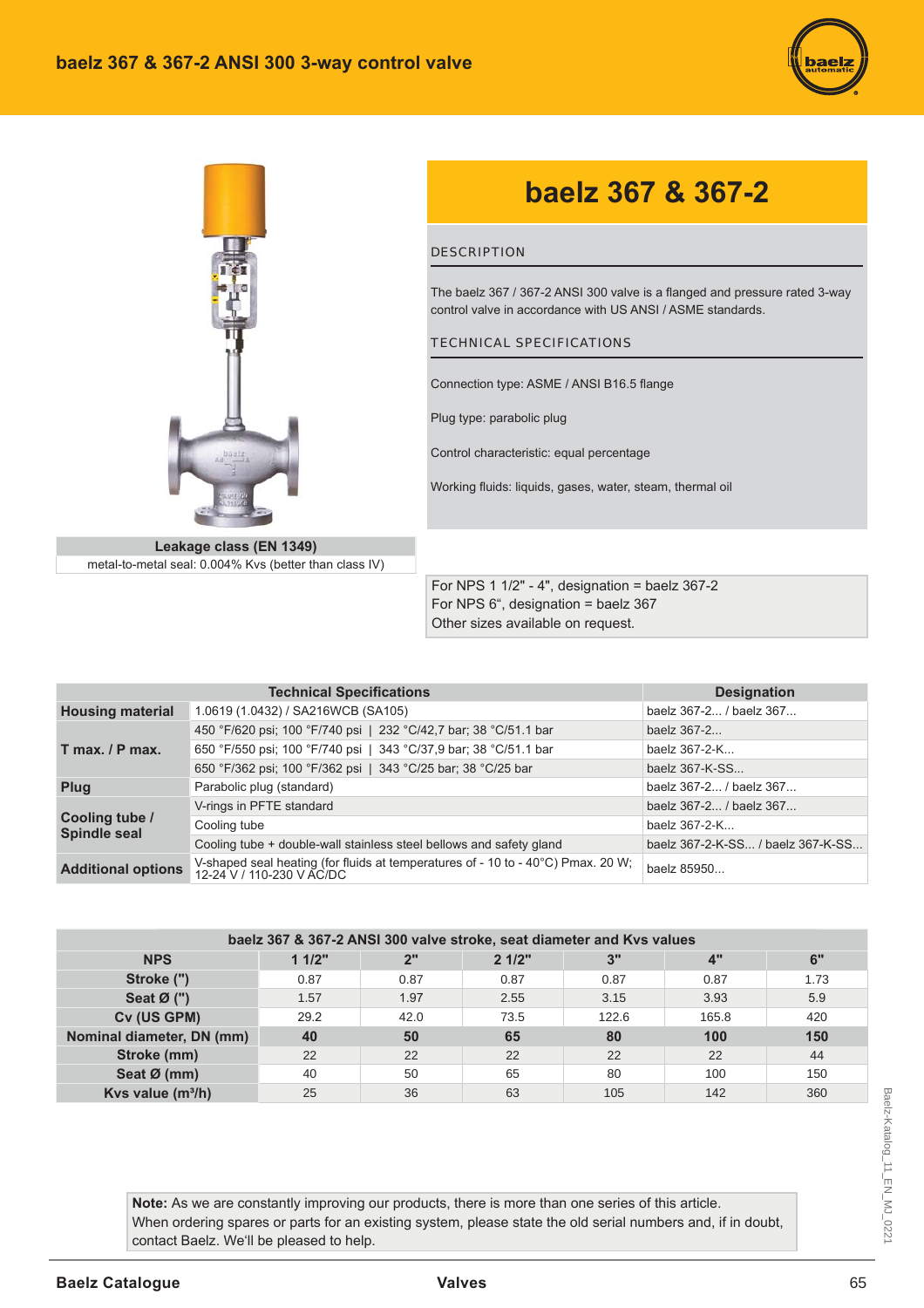| Dimensions of the baelz actuators |                                                                               |           |                           |     |               |           |               |     |               |     |  |  |
|-----------------------------------|-------------------------------------------------------------------------------|-----------|---------------------------|-----|---------------|-----------|---------------|-----|---------------|-----|--|--|
| <b>Actuator</b>                   |                                                                               |           | $\boldsymbol{\mathsf{x}}$ |     | Ød            |           |               |     | ØD            |     |  |  |
|                                   | <b>inches</b>                                                                 | mm        | <b>inches</b>             | mm  | <i>inches</i> | mm        | <i>inches</i> | mm  | <i>inches</i> | mm  |  |  |
| <b>E07</b>                        | 12.60                                                                         | 320       | 5.71                      | 145 | 5.0           | 129       |               |     |               |     |  |  |
| E 45                              | 13.66                                                                         | 347       | 5.9                       | 150 | 6.81          | 173       |               |     |               |     |  |  |
| E 65                              | 12.17                                                                         | 309       |                           | ٠   | 9.06          | 230 wide* |               |     |               |     |  |  |
| E 66                              | 24.17/43.19+                                                                  | 614/1094+ | 7.87                      | 200 | 7.40          | 188       |               |     |               |     |  |  |
| P 21                              |                                                                               |           |                           |     |               |           | 10.6          | 268 | 9.5           | 242 |  |  |
| P 21-V6                           |                                                                               |           |                           |     |               |           | 11.9          | 304 | 9.5           | 242 |  |  |
|                                   | * dimensions, see datasheet of actuator E65<br>* with yoke S41/with yoke S41C |           |                           |     |               |           |               |     |               |     |  |  |

| baelz 367-K-SS & 367-2-K-SS approximate dimensions and weights |     |           |     |                |       |            |     |            |      |  |  |  |  |
|----------------------------------------------------------------|-----|-----------|-----|----------------|-------|------------|-----|------------|------|--|--|--|--|
| NPS / DN                                                       |     | <b>BL</b> |     | h <sub>1</sub> |       | h2         |     | weight     |      |  |  |  |  |
| in.                                                            | mm  | in.       | mm  | in.            | mm    | in.        | mm  | <b>Ibs</b> | kg   |  |  |  |  |
| 11/2"                                                          | 40  | 9.25      | 235 | 4.63           | 117.5 | 11.14      | 283 | 26.1       | 11.8 |  |  |  |  |
| 2"                                                             | 50  | 10.51     | 267 | 5.25           | 133.5 | 11.54      | 293 | 40.1       | 18.2 |  |  |  |  |
| 21/2"                                                          | 65  | 11.5      | 292 | 5.75           | 146   | 12.32      | 313 | 54.7       | 24.8 |  |  |  |  |
| 3"                                                             | 80  | 12.52     | 318 | 6.25           | 159   | 12.72      | 323 | 69.7       | 31.6 |  |  |  |  |
| 4"                                                             | 100 | 14.49     | 368 | 7.25           | 184   | 13.31      | 338 | 115        | 51.9 |  |  |  |  |
| 6"                                                             | 150 | 17.62     | 473 | 8.81           | 236.5 | on request |     | 241        | 110  |  |  |  |  |